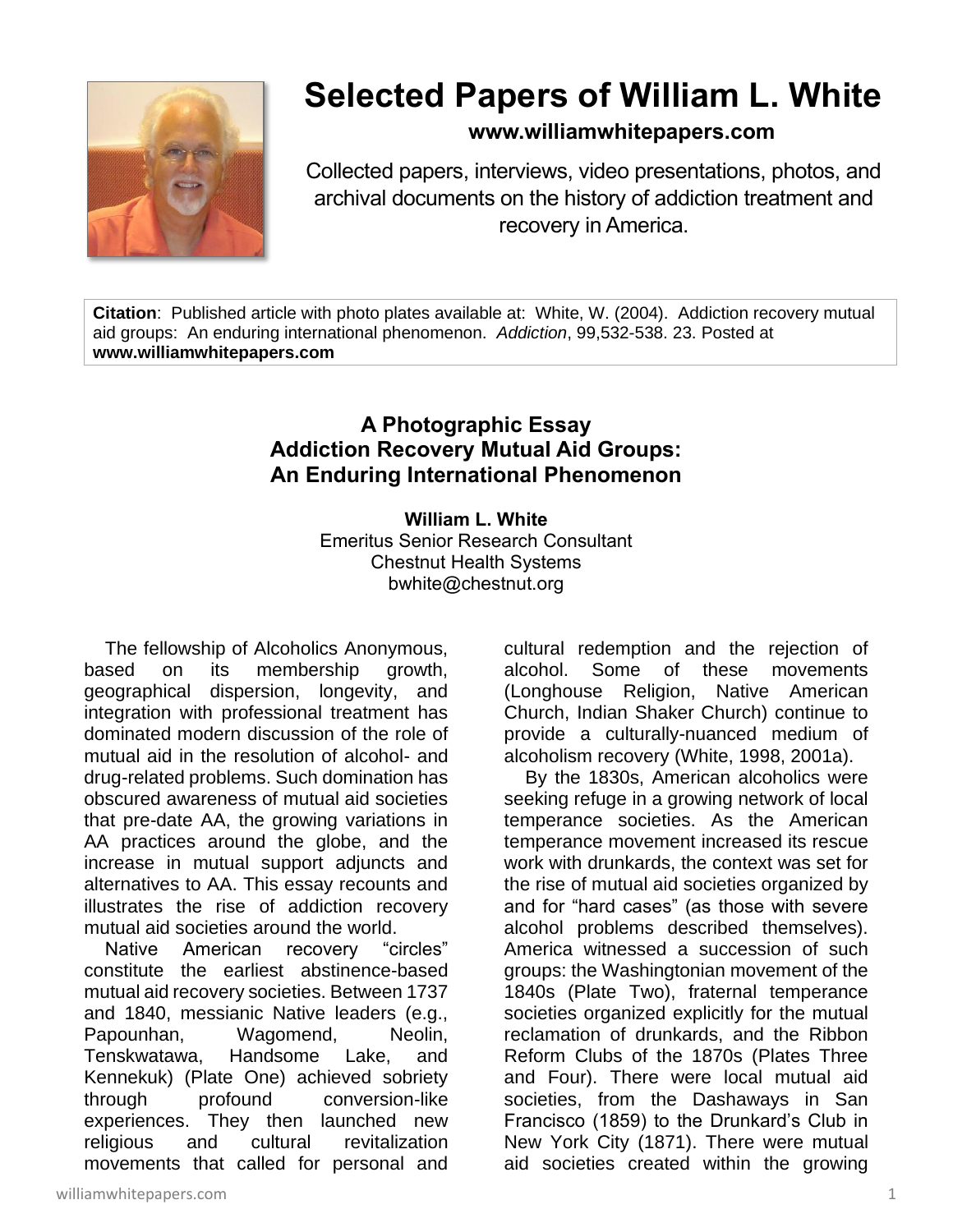network of inebriate homes, inebriate asylums and private addiction cure institutes, the more notable of which included the Ollapod Club (1864), Godwin Association (1872), Keeley Leagues (1891) (Plate Five), and the Brotherhood of St. Luke (1904). Also evident were mutual aid groups focusing on the needs of young inebriates (cadet societies), women (Martha Washington Society, 1842), and those who preferred moderation rather than abstinence (Businessmen's Moderation Society, 1879) (Cyclopaedia of Temperance, 1891; Cherrington, 1925-1926). Explicitly religious frameworks of mutual support for alcoholism recovery during this period date from Jerry McAuley's 1872 founding of the Water Street Mission in New York City (Plate Six).

The temperance movement in Europe also contained recovery mutual aid societies. Among the more prominent of these were American-born temperance societies such as the Order of Good Templars founded in 1851, the Blue Cross (Switzerland, 1877), the Kreuzbund (Germany, 1885), Croix d'Or (Gold Cross) (France, 1910). As in America, many of the early temperance societies (e.g., the German Order of Temperance, French Temperance Society, the Irish New Ross Temperance Society in Ireland) were organized around moderation rather than abstinence principles (Cherrington, 1925- 1926). Special groups that provided mutual aid for recovering women rose in tandem with gender-specific alcoholism treatment facilities in both American and Europe (Plate Seven).

Many American mutual aid groups collapsed in tandem with the advent of alcohol prohibition and the demise of nineteenth-century treatment institutions. Other than a few local groups such as the Jacoby Club (1910) and the United Order of Ex-Boozers (1914), the opening decades of the twentieth century are noteworthy for their lack of American mutual recovery groups. In Europe during this period, the first alcoholic patient associations, such as Zukunft--the Abstinence Union in Austria (1926), were founded (Flemming, 1937; Eisenbach-Stangl, 1996).

The founding of Alcoholics Anonymous (AA) in 1935 brought a framework of recovery (AA's Twelve Steps) and a set of organizational principles (AA's Twelve Traditions) that exerted a profound influence on subsequent recovery mutual aid efforts and on the professional treatment of alcoholism (Plate Eight). The 1940s and 1950s witnessed an explosive growth of AA membership in America, the increased spread of AA outside the U.S. (Barath, 1991), the first adjunct (Calix Society, 1947) and alternative (Alcoholics Victorious, 1948) to AA, and the first adaptations of AA for problems other than alcoholism (e.g., Narcotics Anonymous/NA, 1953; Gamblers Anonymous/GA, 1957) (Plate Nine).

AA's growth outside the United States in the 1940s and 1950s was particularly evident in North and Central America, Australia, Europe, Africa and Asia. AA's reach eventually extended to 2.1 million members who today meet regularly within 100,766 registered groups in 134 countries (Kurtz & White, 2003). NA went through a similar period of international growth during the 1970s and 1980s, eventually expanding to 20,000 registered groups in more than 100 countries (Stone, 1997).

During the mid-twentieth century, mutual aid alternatives to AA also increased in Europe and Asia. Among the most significant of these were the Swedish Links (1945), the Danish Links, Vie Libre (Free Life Movement, 1953), the Polish Abstainers Club (1960), the Danshukai movement (All Nippon Abstinence Association, 1963; Danshu-Tomo-no-Kai; Zenkoku Danshu Renmei) in Japan, and the Pui Hong Self-Help Association (1967) in China (Kurube, 1992; Mäkelä, 1996; Ðwiatkiewicz, 1992; Room, 1998; Humphreys, 2004; Cheung and Ch'ien, 2003). Earlier groups, such as the Good Templars, continued to serve a recovery mutual aid function in many European countries.

There were several significant mutual aid trends in the closing decades of the twentieth century. First, there were a growing list of adaptations of AA's Twelve Steps for people with drug problems other than alcohol: Potsmokers Anonymous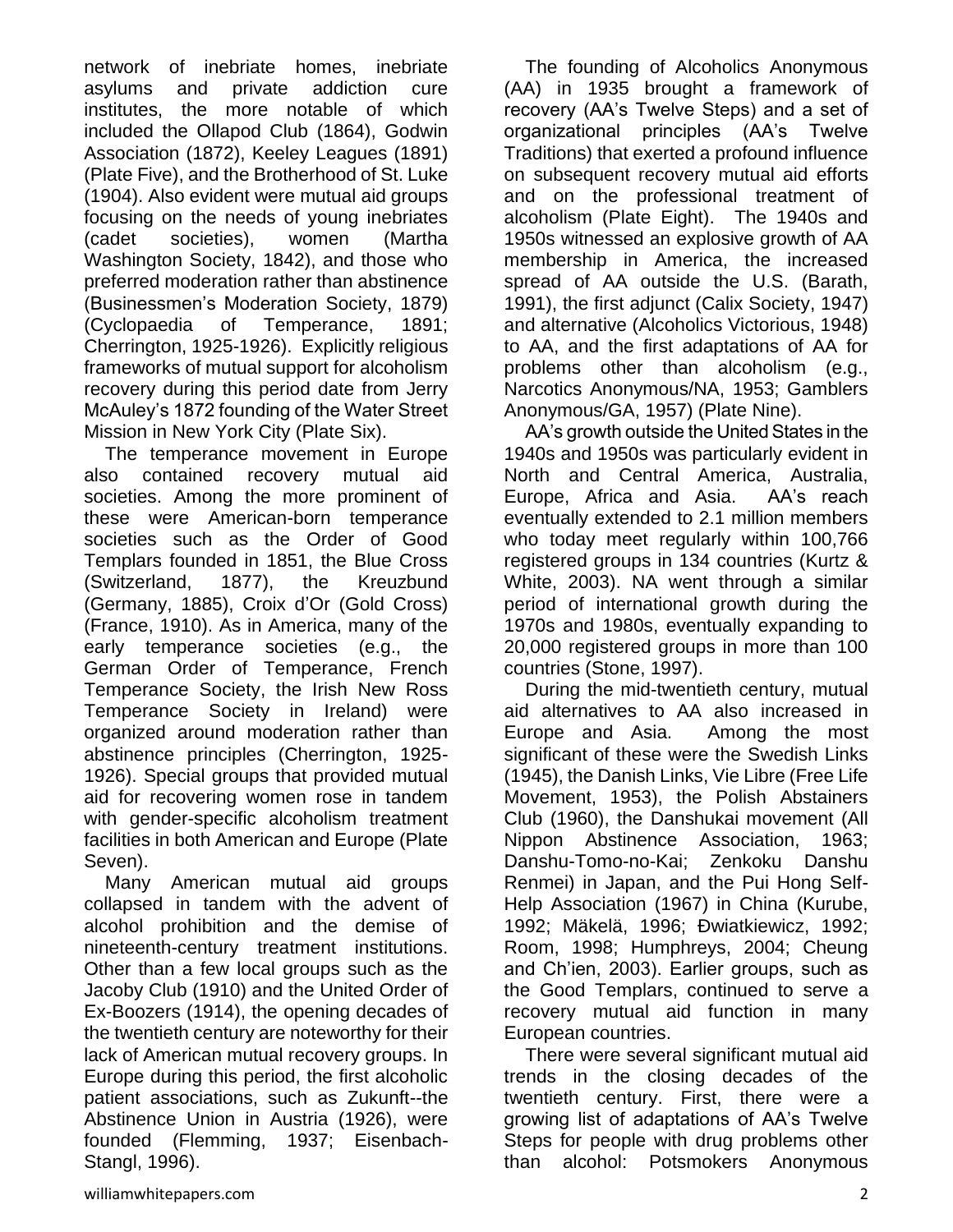(1968), Pills Anonymous (1975), Cocaine Anonymous (1982), Nicotine Anonymous (1985), and Prescription Anonymous (1998), as well as special support structures for persons involved in medication-supported recovery (Methadone Anonymous, 1991) and those experiencing co-occurring disorders (Dual Recovery Anonymous, 1989; Double Trouble in Recovery, 1993). Second, there were a growing number of secular (Women for Sobriety, 1975; Secular Organization for Sobriety, 1986; Rational Recovery, 1986; SMART Recovery, 1994; and LifeRing Secular Recovery, 1999) (Plates Ten and Eleven), religious (Liontamers Anonymous, 1980; One AddictBOne Church, 1994), and cultural (Free N' One, 1987; the Native American Wellbriety movement) alternatives to AA. The late twentieth century also witnessed new adjuncts to AA (Jewish Alcoholics, Chemically Dependent People and Significant Others, 1979) and the first modern moderation-based mutual aid societies: Drinkwatchers (1970s), Methods of Moderation and Abstinence (1980s) and Moderation Management (1993) (Plate Twelve).

In Europe and Asia, AA and NA groups have continued to grow as have such alternatives as the Alcoholic Treatment Clubs (e.g., Italy, 1979). There is also a European trend toward the political organization of addicts as in the Junkie Bund (Germany, Junkie Union, 1970s) (Appel, 1996). In the United States, there has been a significant growth in grassroots recovery advocacy organizations (White, 2001b). These new organizations constitute a bridge from mutual aid into the arena of social policy advocacy (Plate Twelve). There are also trends toward the globalization of recovery mutual aid via the Internet, and the professionalization of the mutual aid movements via the rise of self-help clearinghouses and "consumer-run" service agencies (Oka & Borkman, 2000).

Particularly striking in this chronology are the long history, geographical range, and the growing varieties of addiction recovery mutual aid societies. The groups noted here differ markedly in their germinating

conditions, missions (from a singular focus on mutual aid to broader political, cultural or religious agendas), core ideas, mechanisms of change, rituals of contact (from formal meetings to social clubs), gender representation, degree of family involvement, financing; level of inclusion/exclusion of professionals, degree of political advocacy, and responses to relapsed members. In spite of such diversity, there are universal themes within these groups, such as the dangers of mission diversion and professionalization, regardless of the cultural contexts in which they arise. As research increases on the role of mutual aid groups in long-term addiction recovery, so will interest in the history, practices and future of recovery mutual aid societies.

## **References**

- Appel, C. (1996). Different stories: Self-help groups for alcoholics and illicit drug users in Germany. *Contemporary Drug Problems, 23,* 57-75.
- Barath, A. (1991). Self-help groups in Europe 1979-1989: A critical review. *Health Promotion International, 6*(1), 73- 80.
- Cherrington, E., Ed. (1925-1926). *Standard Encyclopedia of the Alcohol Problem.* (Six Volumes). Westerville, OH: American Issue Publishing Company.
- Cheung, Y.W. and Ch'ien, J. (accessed 2003). Drug policy and harm reduction in Hong Kong: A socio-historical examination.

[http://www.drugtext.org/library/articles/978](http://www.drugtext.org/library/articles/97831.htm) [31.htm](http://www.drugtext.org/library/articles/97831.htm)

- *Cyclopaedia of Temperance and Prohibition.* (1891). New York: Funk and Wagnalls.
- Eisenbach-Stangl, I. (1996). Belief in medicine and belief in God: Self-help of alcoholics and AA in Austria. *Contemporary Drug Problems, 23,* 11-28.
- Fleming, R. (1937). The management of chronic alcoholism in England, Scandanavia and Central Europe. *New England Journal of Medicine, 18,* 279-289.
- Humphreys, K. (2004*). Circles of Recovery: Self-help Organizations for Addictions*.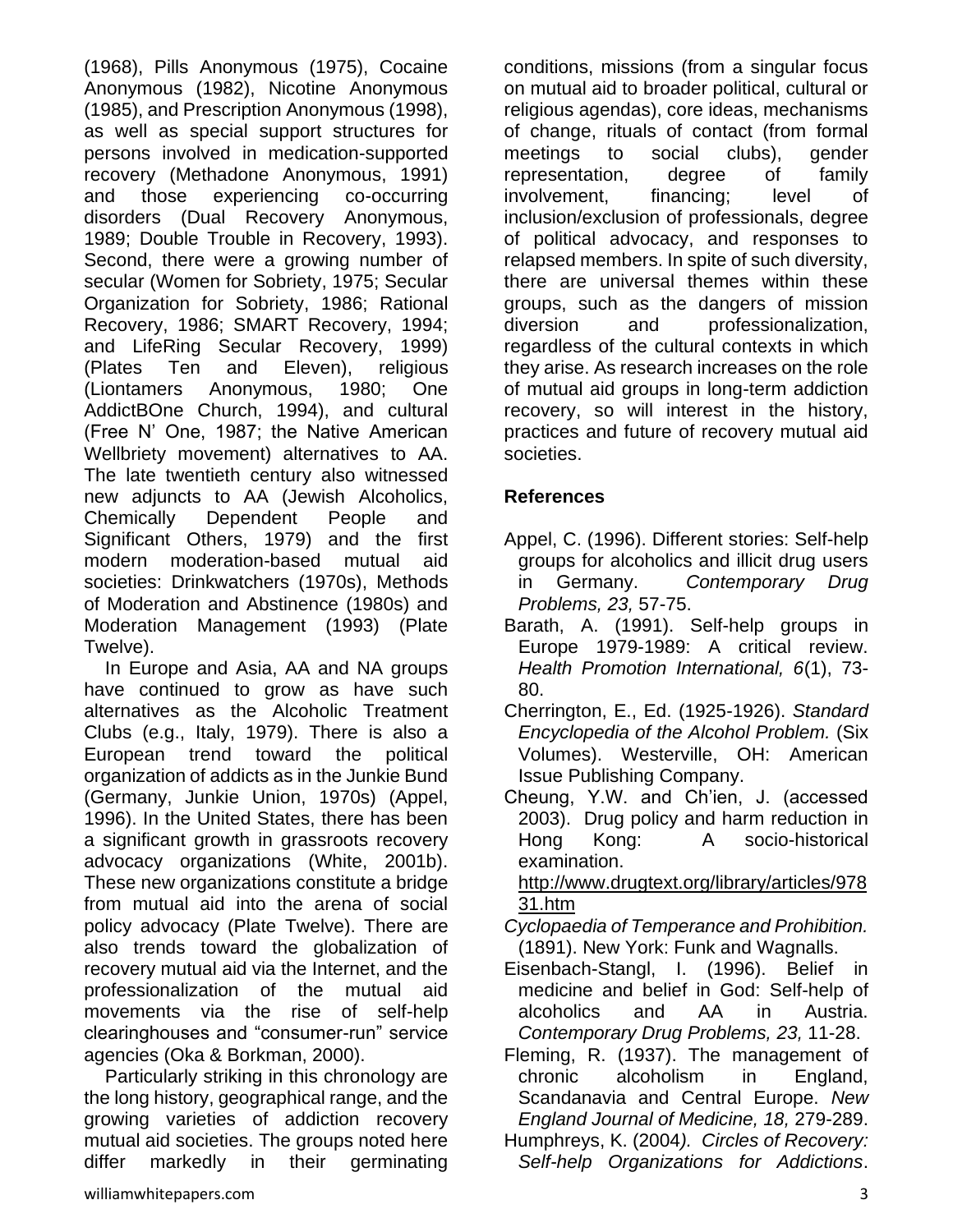Cambridge, UK: Cambridge University Press.

- Kurube, N. (1992). The ideological and organizational development of the Swedish Links movement. *Contemporary Drug Problems, 19*(4), 649-676.
- Kurtz, E., & White, W. (2003). Alcoholics Anonymous. In J. Blocker, D. Fahey & I. Tyrell (Eds.), *Alcohol and Temperance in Modern History: An International Encyclopedia*. Santa Barbara, CA: ABC-CLIO.
- Mäkelä, K., Arminen, I., Bloomfield, K., Eisenbach-Stangl, I., Bergmark, K., Kurube, N., et al. (1996). *Alcoholics Anonymous as a Mutual-Help Movement: A Study in Eight Societies*. Madison: University of Wisconsin.
- Oka, T. & Borkman, T. (2000). The history, concepts, and theories of self-help groups: From an International perspective. *Japanese Journal of Occupational Therapy, 34*(7), 718-722.
- Room, R. (1998). Mutual help movements for alcohol problems: An international perspective. *Addiction Research, 6,* 131- 145.
- Stone, B. (1997). *My Years with Narcotics Anonymous.* Joplin, MO: Hulon Pendleton Publishing Co.
- White, W. (1998). *Slaying the Dragon: The History of Addiction Treatment and Recovery in America*. Bloomington, IL: Chestnut Health Systems.
- White, W. (2001a). Pre-A.A. alcoholic mutual aid societies. *Alcoholism Treatment Quarterly, 19*(2), 1-21.
- White, W. (2001b). The New Recovery Advocacy Movement: A Call to Service. *Counselor, 2*(6), 64-67.
- Ðwiatkiewicz, G. (1992). Self-help abstainer clubs in Poland. *Contemporary Drug Problems, 19*(4), 677-687.

**Acknowledgment**: The following institutions and individuals provided permission to reprint photographs: the Illinois Addiction Studies Archives; LifeRing, Inc., McKenney-Hall Portrait Gallery of American Indians, Moderation Management, Narcotics Anonymous World Services, Inc.; Women for Sobriety, Inc.; and the private collections of Mr. James Oughton, Jr. and Dr. Harald Klingemann. Klaus Mäkelä and Keith Humphreys provided helpful suggestions on an early draft of the article.